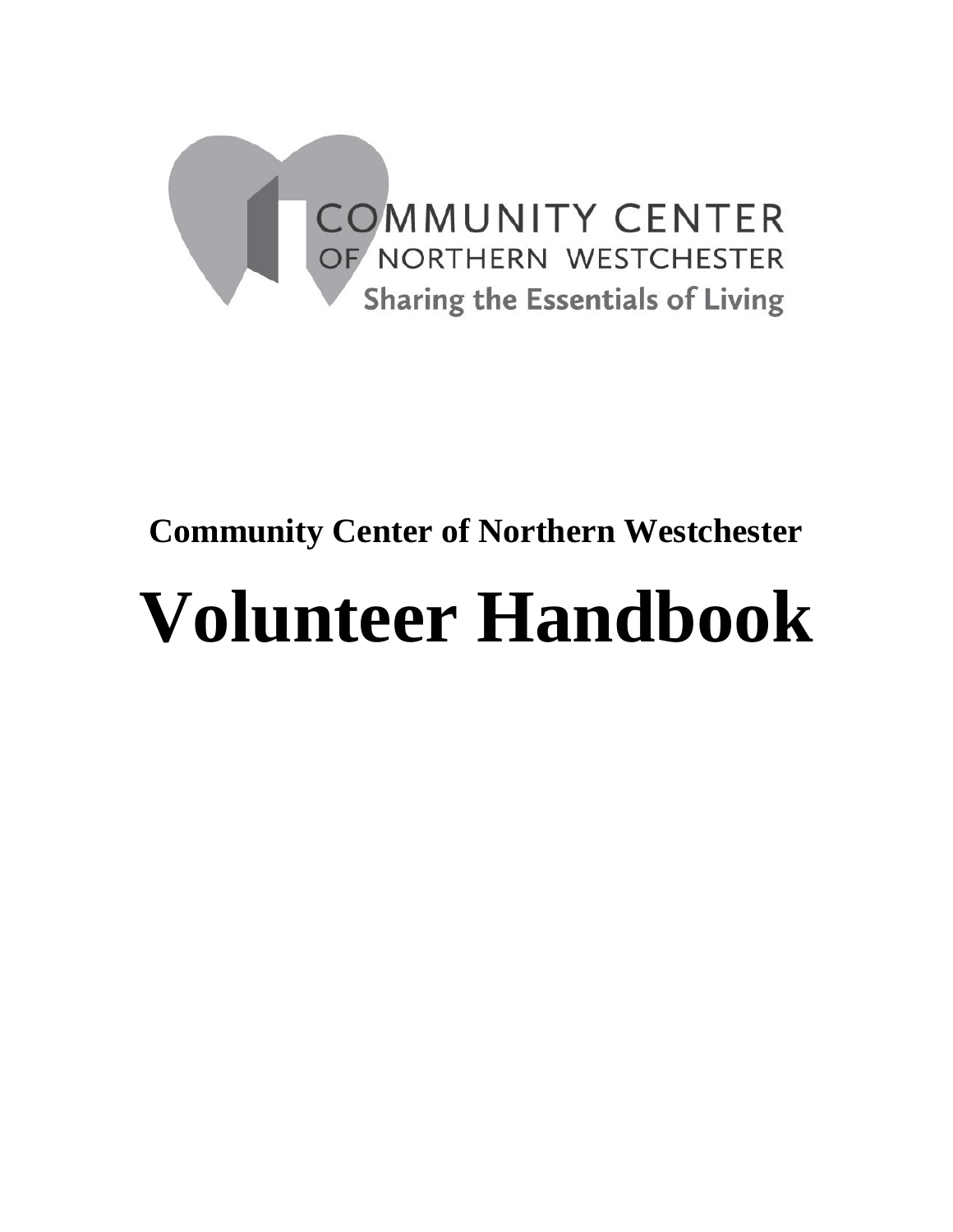# **TABLE OF CONTENTS**

| Introduction                                                                                                                                                                                                                                                                                                                                                                                                                                                                                                                                                                                                                                                                                                                                                                                               | 3                                                                                                                                        |
|------------------------------------------------------------------------------------------------------------------------------------------------------------------------------------------------------------------------------------------------------------------------------------------------------------------------------------------------------------------------------------------------------------------------------------------------------------------------------------------------------------------------------------------------------------------------------------------------------------------------------------------------------------------------------------------------------------------------------------------------------------------------------------------------------------|------------------------------------------------------------------------------------------------------------------------------------------|
| Volunteer At-Will/ Handbook Not a Contract                                                                                                                                                                                                                                                                                                                                                                                                                                                                                                                                                                                                                                                                                                                                                                 | 3                                                                                                                                        |
| <b>CCNW</b> and Volunteer Program overview                                                                                                                                                                                                                                                                                                                                                                                                                                                                                                                                                                                                                                                                                                                                                                 | 3                                                                                                                                        |
| Volunteer Responsibilities and Standards of Conduct                                                                                                                                                                                                                                                                                                                                                                                                                                                                                                                                                                                                                                                                                                                                                        | 4                                                                                                                                        |
| Volunteer Rights                                                                                                                                                                                                                                                                                                                                                                                                                                                                                                                                                                                                                                                                                                                                                                                           | 5                                                                                                                                        |
| CCNW and Volunteer Program Policies and Procedures                                                                                                                                                                                                                                                                                                                                                                                                                                                                                                                                                                                                                                                                                                                                                         | 5                                                                                                                                        |
| Recruiting our volunteers<br>Application and Selection<br><b>Age Requirements</b><br><b>Orientation and Training</b><br><b>Volunteer Services Description</b><br><b>Supervision of Volunteers</b><br><b>Volunteer Schedules and Attendance</b><br>Time Reporting and Volunteer Time Sheet<br>Confidentiality<br>Personal Property and Parking<br>Dress and Appearance<br>Change of Information<br>Safety<br>Drug Free Environment<br>Anti- Sexual Harassment Policy<br><b>Anti-Harassment Policy</b><br>Internet Services Access and Electronic Mail (E-Mail) Usage Policy<br>Telephone and Cell Phone Usage Policy<br><b>Media Relations</b><br>Smoking<br>Gifts<br>Donations<br><b>Performance Evaluations</b><br><b>Volunteer References</b><br><b>Conflict Resolution/Problem Solving</b><br>Dismissal | 5<br>5<br>5<br>6<br>6<br>6<br>6<br>6<br>7<br>7<br>7<br>7<br>8<br>8<br>8<br>9<br>10<br>11<br>11<br>11<br>11<br>11<br>11<br>12<br>12<br>12 |
| Closing Words                                                                                                                                                                                                                                                                                                                                                                                                                                                                                                                                                                                                                                                                                                                                                                                              | 12                                                                                                                                       |
| Acknowledgement                                                                                                                                                                                                                                                                                                                                                                                                                                                                                                                                                                                                                                                                                                                                                                                            | 13                                                                                                                                       |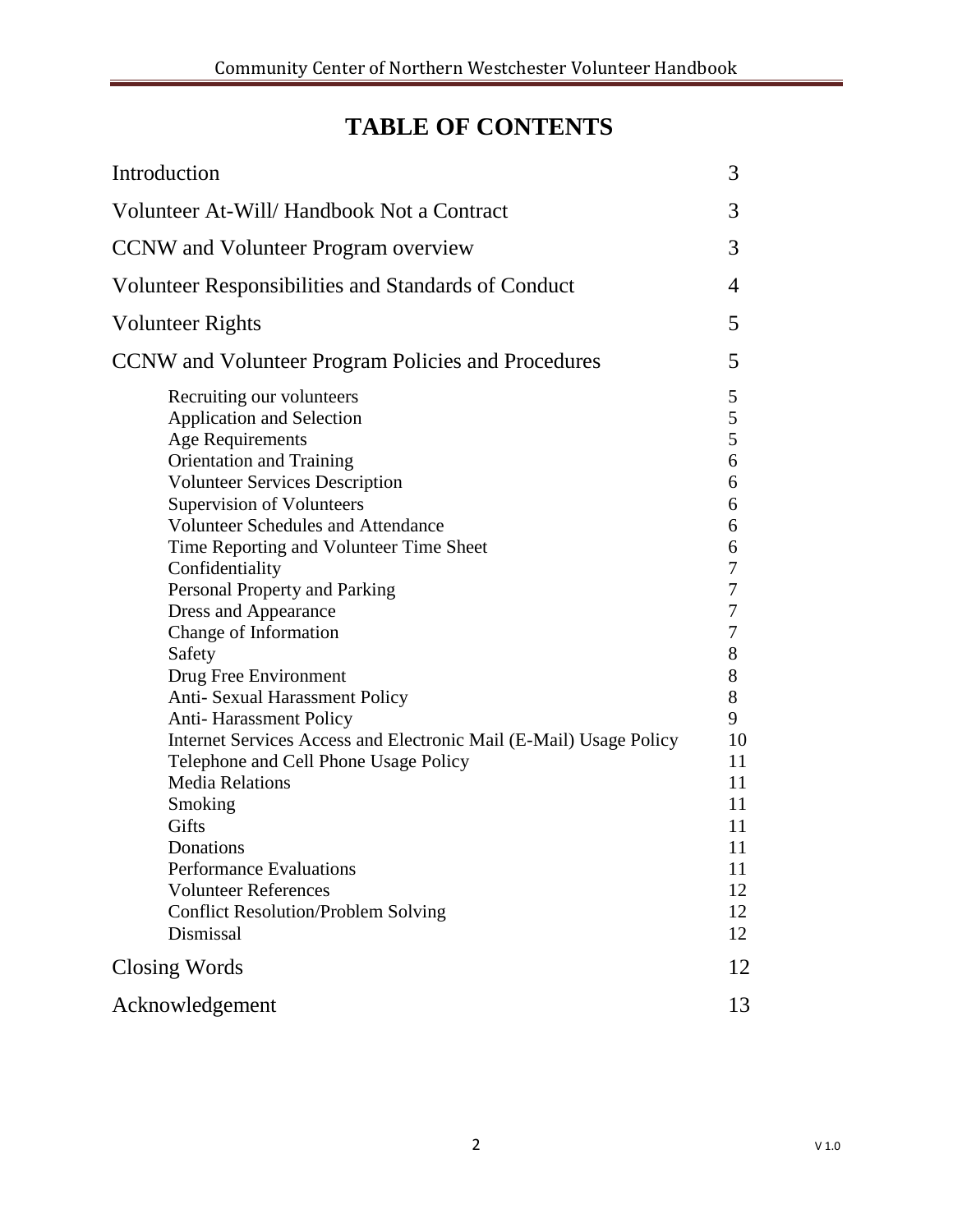# **Introduction**

Welcome to the Community Center of Northern Westchester, Inc. ("CCNW" or the "Center"). We appreciate and value your contribution of time, talent, energy and enthusiasm to help us help our neighbors in need. We have developed this Community Center of Northern Westchester Volunteer Policy and Procedure Handbook ("Volunteer Handbook" or "Handbook") to give each volunteer a solid foundation in CCNW's mission, policies, procedures, and program responsibilities, and to provide general guidance regarding the volunteer experience. The purpose of this handbook is to guide you in your volunteer experience with us. While the content is intended to inform you of your responsibilities as a volunteer, it is also intended as a reference to be utilized at your convenience should you have any questions during your volunteer service with CCNW. The content and materials in this guide may be modified at anytime, in order to provide you with the most updated information available. We appreciate you offering your time and services to help us meet our mission to improve the well-being of the Center's neighbors in need. Your volunteer commitment is greatly appreciated.

To assist new volunteers in learning about the Center and about specific volunteer responsibilities, we ask that all volunteers become familiar with and follow the information, guidelines and requirements presented in this Handbook. Please read this Handbook carefully and keep it for future reference.

We hope the Center provides you with a rewarding volunteer environment and experience. If questions arise, don't hesitate to speak with the Assistant Director for Operations who is CCNW's Volunteer Coordinator, who can be reached at 914 232-6572, x 105.

# **Volunteer At-Will/ Handbook Not a Contract**

This Handbook is not an employment or volunteer contract. Nothing contained in this Handbook, or any written or oral statement contradicting, modifying, interpreting, explaining or clarifying any provision of the Handbook, is intended to create, or shall create, any express or implied contractual obligations that are binding upon either CCNW or you.

This Handbook is intended to provide you with information about CCNW policies and practices that are currently in force. These policies and practices are subject to change by CCNW unilaterally at any time, without prior notice to you.

Neither you nor CCNW is bound to continue the volunteer relationship if either you or CCNW chooses to end the relationship at any time. You may terminate your volunteer service with CCNW at any time, with or without cause or notice, and CCNW retains the same right.

# **CCNW and Volunteer Program overview**

The objectives of CCNW's Program are two-fold: to provide a reliable and skilled network of volunteer resources to support the delivery of CCNW's services to the Northern Westchester community, and to provide people of all ages with the opportunity to contribute in assisting people in need within the community.

The Center's mission is to seek to improve the wellbeing and self-sufficiency of neighbors in need in Northern Westchester by providing food, clothing, programs and other resources. We are committed to treating all with dignity and respect. We encourage broad involvement and participation by residents and organizations in the communities we serve. The Center provides supplemental food in our Food Pantry,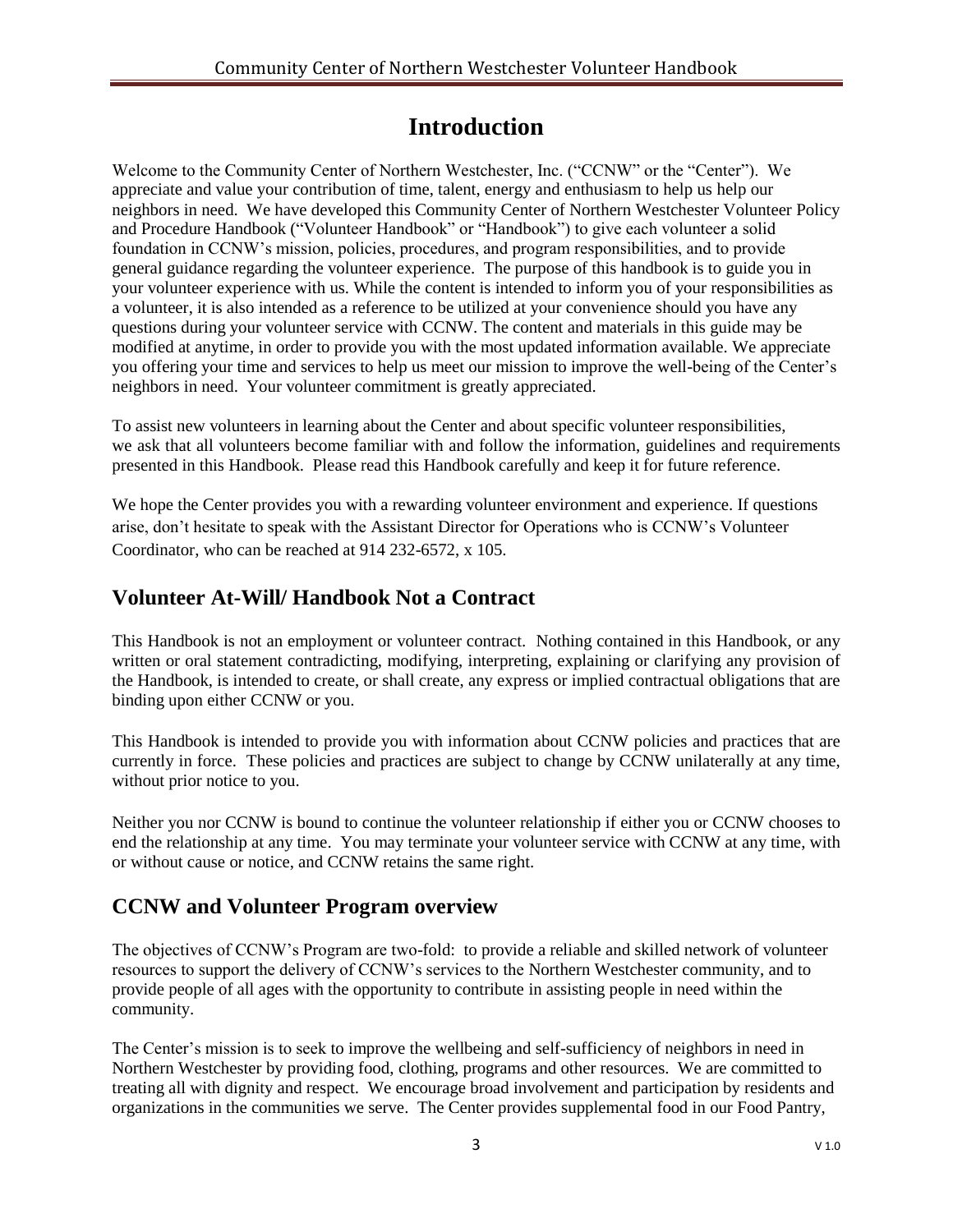and gently used clothing, shoes and linens in our Clothing Boutique. We assist our clients in gaining access to other resources, including health care, education, and social services. We offer a variety of classes, including English language and computer skills. We provide clients with assistance in job searches, resume writing, and interview skills, and we make our clients aware of potential employment opportunities. Our services are available to anyone in need in Northern Westchester, free of charge to all who need help – new arrivals, as well as residents with deep roots in our community. We are supported by 30 religious, civic, and educational organizations, and sustained by the generosity of the greater Northern Westchester community. CCNW is a non-profit corporation with Section 501(c)(3) status under the Internal Revenue Code.

The Center is managed by its Executive Director and staff and is overseen by a volunteer Board of Directors. CCNW's Volunteer Coordinator reviews all volunteer applications, conducts interviews, trains and schedules volunteers, and is your contact at the Center.

# **Volunteer Responsibilities and Standards of Conduct**

It is understood that 'volunteer' means that one has agreed to provide skills, knowledge, and services without compensation in money.

CCNW volunteers have certain responsibilities and standards of conduct that will be reviewed with the volunteer at the onset of his/her volunteer assignment(s). The Volunteer Coordinator is available to review and remind all volunteers of the expectations and responsibilities for volunteers throughout the year.

All volunteers are expected to meet the following responsibilities in addition to any others advised by the Volunteer Coordinator:

- Comply with all CCNW rules, policies, procedures, regulations and applicable laws.
- Keep volunteer service commitment(s).
- Be willing to accept training and participate in other volunteer development activities.
- Adhere to all confidentiality requirements in the course of carrying out duties and responsibilities.
- Not use volunteer knowledge or contacts either directly or indirectly for personal gain.
- Treat clients and CCNW staff and volunteers with respect.
- Be cooperative by accepting instructions, guidance, and suggestions from CCNW staff and the Volunteer Coordinator.
- Report to volunteer assignments in a condition fit to perform the assignment's tasks and be unimpaired by alcohol or drugs of any kind.
- Not display inappropriate conduct/behavior which brings discredit to CCNW's mission and/or goals.

Furthermore, to assure orderly operations and provide the best possible work environment, the Center expects volunteers to follow rules of conduct that will protect the interests and safety of all persons and the interests of the Center.

The following are examples of some, but not all, of the types of conduct that will not be tolerated:

- Theft or inappropriate removal or possession of Center property.
- Possession of dangerous or unauthorized materials such as explosives, firearms, or weapons.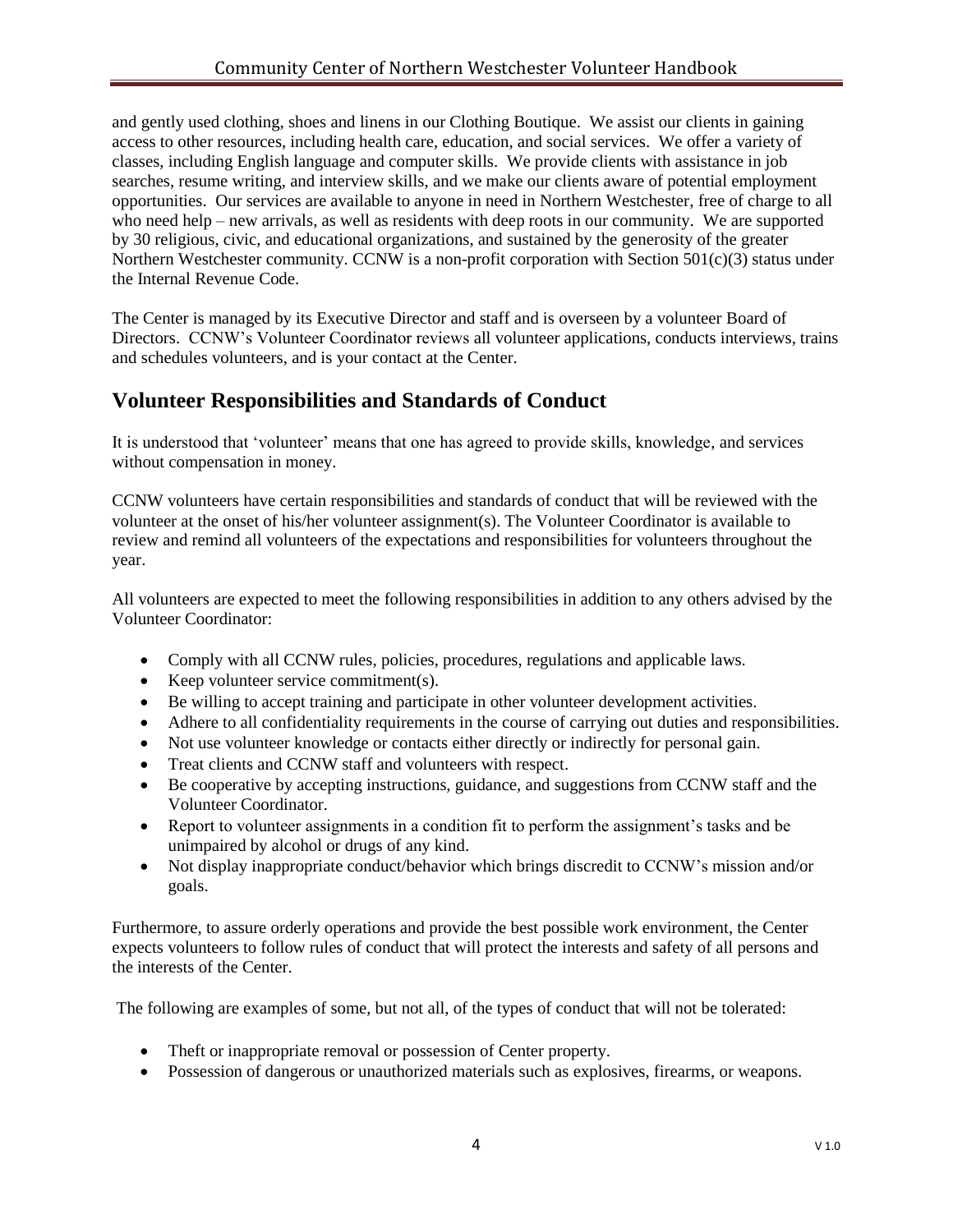- Possession, distribution, sale, transfer, or use of illegal drugs on CCNW premises or while performing volunteer services for CCNW.
- Working under the influence of alcohol or illicit drugs in violation of the Center's Drug and Drug Free Environment policy.
- Obscene, abusive or threatening conduct, including but not limited to fighting or threatening violence or while conducting Center business.
- Negligent or improper conduct leading to damage of CCNW property.
- Disrespectful conduct.
- Violation of the Center's policies, including but not limited to the Anti-Harassment policies.
- Unauthorized use of telephones, mail system, computer, email, or other CCNW-owned equipment.
- Unauthorized disclosure of confidential information.
- Using shift time for non-volunteer purposes.

## **Volunteer Rights**

Each volunteer with CCNW is viewed as an important part of the organization's ability to meet its goals. Below are some of the rights volunteers may expect **while serving at** CCNW:

- Volunteers are to be treated with respect and courtesy.
- Volunteers will receive proper training for the volunteer assignment(s) to be done.
- Volunteers are not to be discriminated against because of race, ethnicity, religion, gender, age, handicap, marital status, family, or sexual orientation.

### **CCNW and Volunteer Program Policies and Procedures**

#### **Recruiting our volunteers**

Volunteers shall be recruited by CCNW on a pro-active basis, with the intent of broadening and expanding volunteer involvement of the community. Volunteers shall be recruited without regard to race, color, national origin, gender, age, marital status, sexual preference, and/or disability and may be recruited either through an interest in a specific function or through a general interest in volunteering.

#### **Application and Selection**

In order to volunteer at CCNW, each volunteer applicant must first complete the CCNW Volunteer Application and Emergency Contact form. Upon submitting this form, the applicant will be interviewed with regard to his or her strengths and limitations, background and suitability for various volunteer roles. We are always looking for the best fit for both the volunteer and CCNW.

#### **Age Requirements**

Volunteers of all ages can become involved in CCNW services to the community. However, a minimum age of 13 years for volunteers is set, with some exceptions.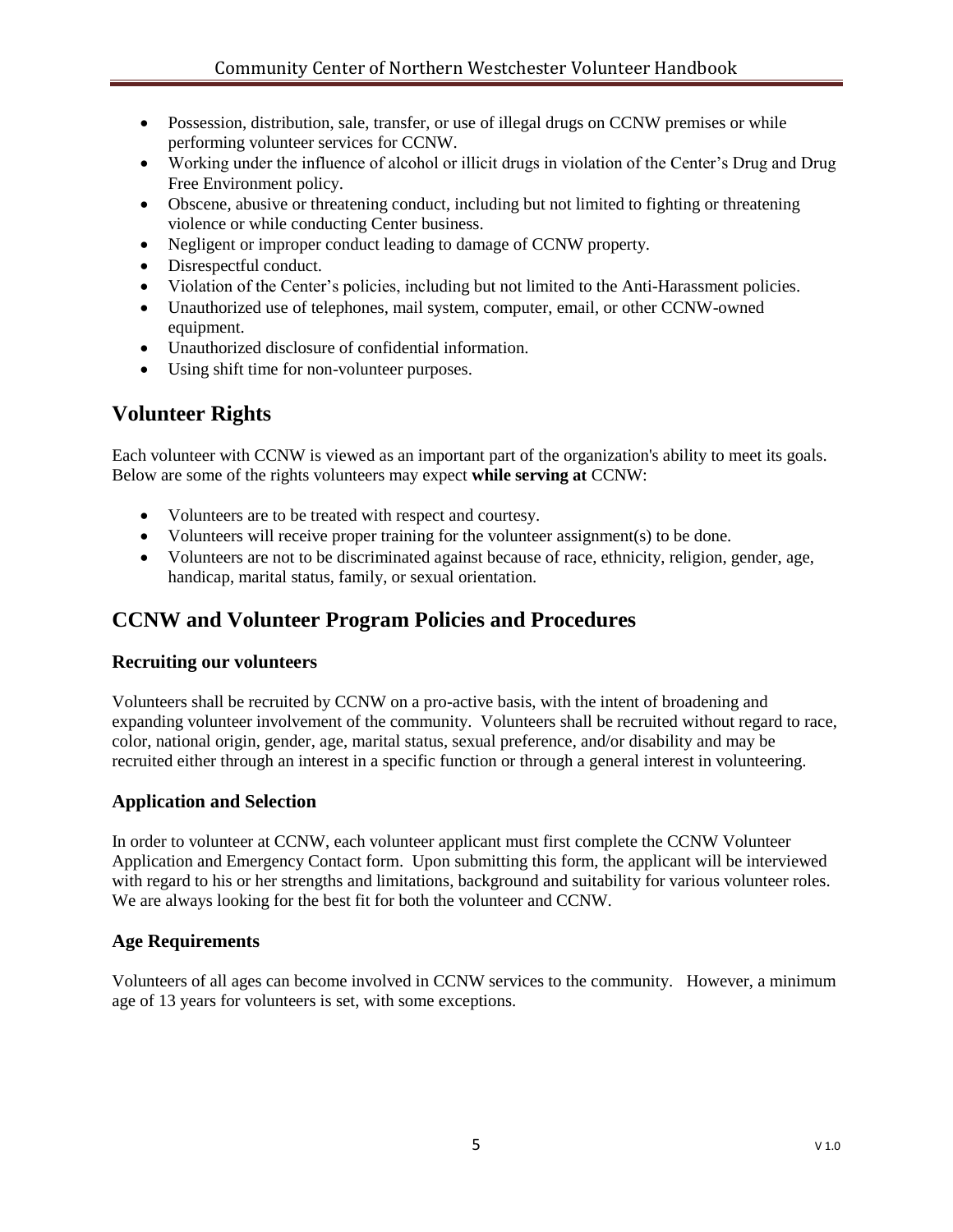#### **Orientation and Training**

All volunteers will receive an on-site orientation to the CCNW Volunteer Program. Volunteers are asked to read this Volunteer Handbook, sign that they have received it, and refer to it as needed regarding CCNW's Volunteer Program policies and procedures.

Volunteers in CCNW's Donation Room, Food Pantry, Clothing Boutique, and Classes & Workshops are expected to follow posted Volunteer Service Descriptions (see next section) as well as posted daily updates. As needed, volunteers may be provided additional training specific to the volunteer services to be performed. Any ongoing volunteers may be scheduled for a group session or 1:1 training as needed.

#### **Volunteer Services Description**

As mentioned in the previous section, Volunteer Service Descriptions are posted in CCNW's Donation Room, Food Pantry, Clothing Boutique, and Classes & Workshops. Volunteers working in these areas should familiarize themselves with these descriptions. The Federal Volunteer Protection Act of 1997 does not completely protect volunteers from lawsuits but "immunizes" certain volunteers from liability under certain circumstances if that volunteer is performing responsibilities under a description of their volunteer services. To help protect its volunteers, CCNW posts these Volunteer Services Descriptions in CCNW's Donation Room, Food Pantry, Clothing Boutique, and Classes & Workshops. Volunteers working off-site will receive a copy of the Volunteer Service Description pertinent to their specific volunteer work.

#### **Supervision of Volunteers**

The Assistant Director for Operations is the volunteer supervisor (as well as the volunteer coordinator) who is responsible for direct management of each volunteer. She/he is responsible for day-to-day management and guidance of the work of the volunteer, and shall be available to the volunteer for consultation and assistance.

#### **Volunteer Schedules and Attendance**

The Center is open Tuesday through Friday from 10 a.m. to 4 p.m. and Saturday from 10 a.m. to 1 p.m. Regular volunteer shifts are from 10-1 in the morning or 1-4 in the afternoon. If a volunteer works both shifts, a 30 minute lunch period will be scheduled. Some volunteers have varied schedules accord to the role they are filling, for example tutors. If, for any reason, a volunteer needs to leave the premises of the Center during their scheduled shift, they must inform the volunteer coordinator.

If a volunteer cannot make it to their assignment on a scheduled day, or will be late, the volunteer must notify the Volunteer Coordinator as soon as possible prior to their scheduled reporting time. Volunteers are expected to always be prompt and being absent or late may inconvenience those who are counting on the volunteer's presence. Failure to appear for a shift, or consistent tardiness without notification, shall be deemed a voluntary termination of the volunteer relationship between CCNW and the volunteer by the volunteer.

#### **Time Reporting and Volunteer Time Sheet**

At the Center there is a volunteer sign-in sheet where all volunteers record the hours of their shift. The total number of volunteer hours is recorded each day and tracked, but individual volunteer hours are not. [If a volunteer needs or would like their hours recorded they should advise the Volunteer Coordinator and individual hours can be tracked.]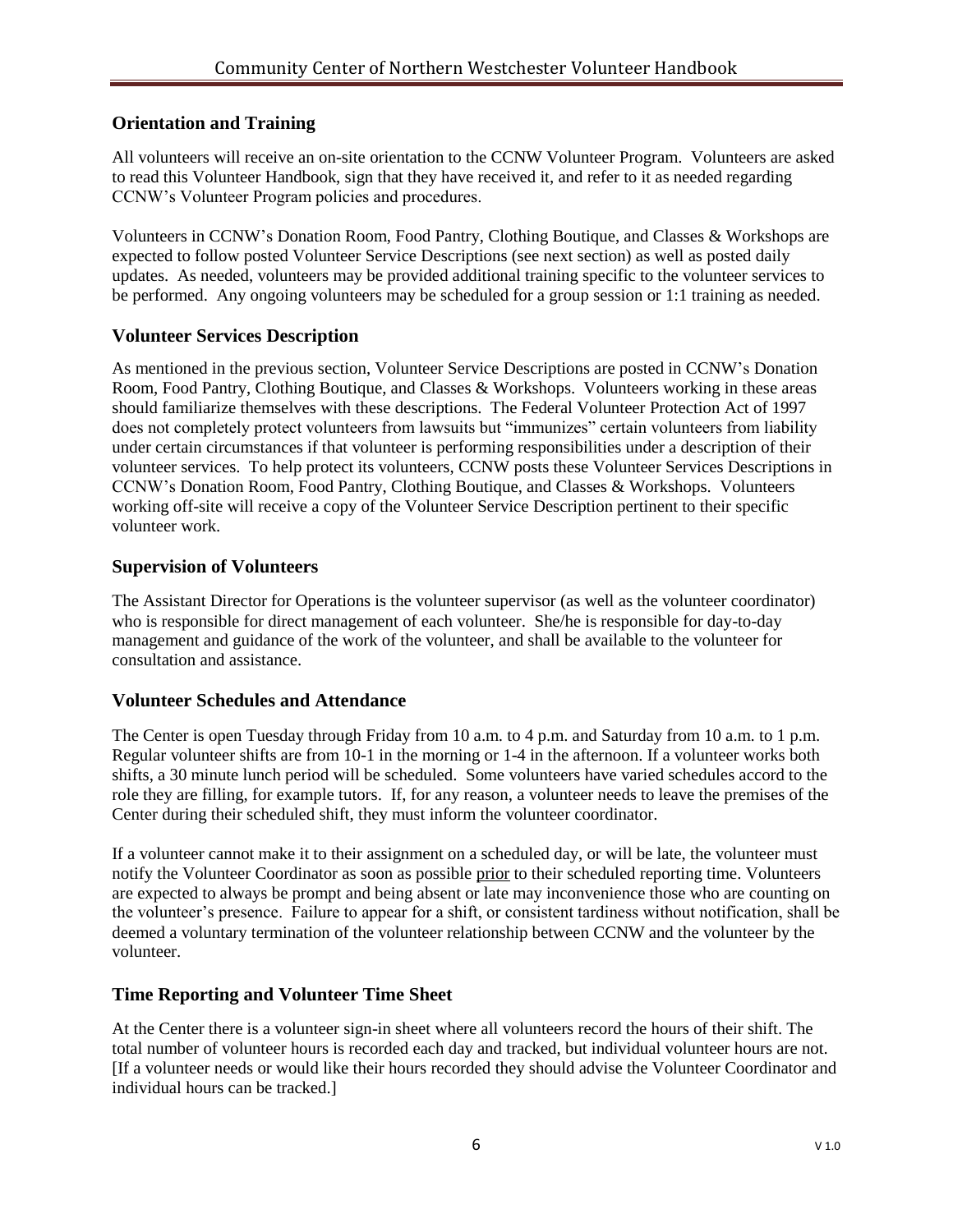#### **Confidentiality**

Volunteers are expected to respect the confidentiality of all material as it relates to CCNW and/or the clients that CCNW serves. Volunteers are also requested to honor the privacy of staff and other volunteers.

While volunteering with the Center, volunteers may learn, work with and be entrusted with confidential and/or privileged information about the Center, its staff, volunteers and clients. Because this information may be sensitive or may have substantial value to the Center, volunteers must exercise the highest degree of care not to disclose any such information, even inadvertently (for example, through conversations in elevators or restaurants), to any unauthorized person in or outside of the Center. Confidential information includes, but is not limited to:

- Center/Business-related financial information
- Computer programs, codes, processes and passwords
- Personal information regarding donors and clients
- Clients lists

Sometimes even the most innocent acts or requests can result in the disclosure of confidential information. Volunteers should always think before discussing information with a third party. If a volunteer believes confidential information must be disclosed to a third party, they should consult with the Volunteer Coordinator. There is no excuse for disclosure of CCNW confidential information. If a volunteer improperly uses or discloses confidential information, they may be subject to dismissal as a volunteer [and legal action,] even if they do not actually benefit from the disclosed information. Volunteers' obligations under this Policy continue after the end of their volunteer status.

#### **Personal Property and Parking**

CCNW does not assume responsibility for loss or damage to a volunteer's personal property and CCNW does not reimburse for any losses or damage to personal property resulting from theft, fire, automobile accidents, or any other condition. Keep your valuables on you or secure them in a safe location when you are at the Center. Please make sure that items that belong to you, such as sweaters, sweatshirts, or outerwear, are not confused with the over 160,000 lbs. of donated clothing CCNW receives each year.

The Center assumes no responsibility for theft of or from, or damage to any vehicle whilst the volunteer is at the Community Center.

#### **Dress and Appearance**

Each volunteer represents CCNW to the community. A volunteer's appearance contributes to the overall impression that CCNW portrays. Clothing appropriate to perform the assigned task safely is required as all volunteers are expected to present an image that is both professional and appropriate to conditions of their volunteer assignments. Your attention and cooperation regarding this matter is greatly appreciated.

#### **Change of Information**

A volunteer should advise the Volunteer Coordinator as soon as possible, if during the course of volunteer service a change in volunteer status, emergency contact information, a change in name, address, e-mail address or phone number occurs, in order to update the volunteer's records on file with CCNW.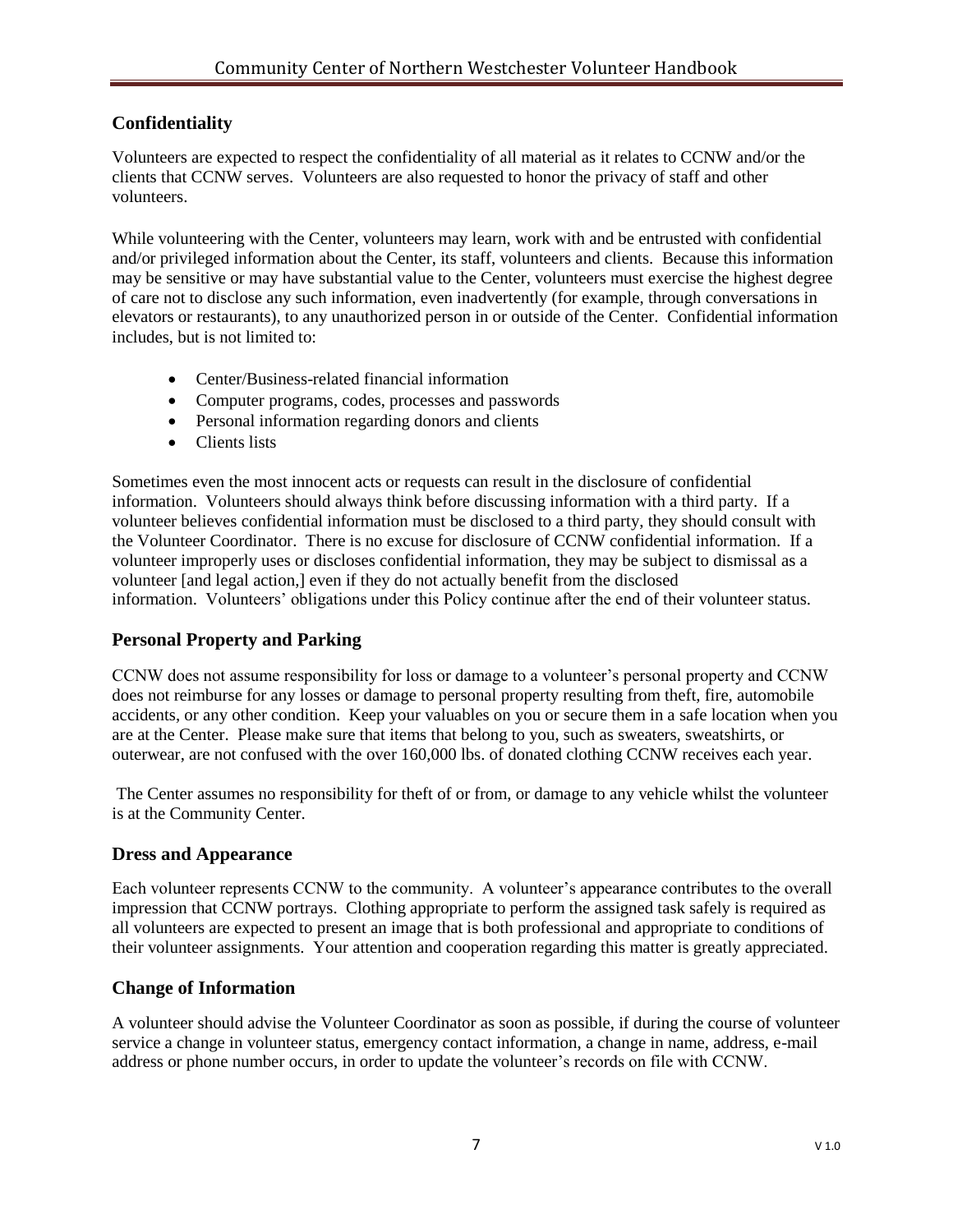#### **Safety**

Establishing and maintaining a safe environment is the shared responsibility of the Center, the CCNW staff, and volunteers from all levels of the organization. The Center will attempt to do everything within its control to assure a safe environment in compliance with federal, state, and local safety regulations. Volunteers are expected to obey safety rules and to exercise caution in all their work activities. Volunteers must immediately report any unsafe conditions to their supervisor.

All accidents that result in injury must be immediately reported to the Volunteer Coordinator immediately, regardless of how insignificant the injury may appear**.** Any injury to the volunteer or losses to any third party which involved a volunteer must be reported and processed in accordance with existing CCNW policies on matters of this nature.

#### **Drug Free Environment**

The Center is committed to maintaining a safe and productive environment free of drug and alcohol abuse. The Center will therefore not tolerate the possession, consumption, use or sale of, or being under the influence of alcoholic beverages or any illegal drugs on the Center's premises at any time, or at or during a Center event or activity, whether or not the volunteer is at the Center, the prohibited act occurs during volunteer shift hours, or whether the volunteer is engaging in their volunteer services on or off the Center's premises (excluding permitted use of alcohol for authorized ceremonies, celebrations, and events).

[The Center reserves the right to conduct alcohol or drug tests in accordance with applicable laws.] Violation of this policy may result in immediate dismissal. Such violations may also have other legal consequences.

#### **Anti- Sexual Harassment Policy**

The Center will not tolerate the sexual harassment of its volunteers. The purpose of this policy is to ensure that volunteers are free from sexual harassment at the Center or at any location where Center sponsored activities may occur, since such conduct may be unlawful and negatively affect our volunteers. If a volunteer believes that he or she, or that another person, is being sexually harassed by a supervisor, staff, volunteer, client, customer, vendor or any other third party with whom they interact as part of providing volunteer services, the volunteer should bring the matter to the Center's attention immediately in the manner set forth below.

Sexual harassment is not easily defined. Examples of conduct that could constitute sexual harassment include unwelcome sexual advances, requests for sexual favors, obscene gestures, displaying sexually graphic magazines, calendars, posters, or Internet sites, sending sexually explicit e-mail, voice-mail or other electronic transmissions, or other verbal, non-verbal or physical conduct of a sexual nature, such as uninvited or non-consensual touching or sexually-related comments that: (1) have the purpose or effect of creating an intimidating, hostile or offensive work environment; or (2) have the purpose or effect of unreasonably interfering with an individual's work performance; or (3) otherwise adversely affects an individual's volunteerism.

In addition to the above, sexual harassment also encompasses any disrespectful behavior through insulting or degrading sexual remarks or conduct, and threats, demands, or suggestions that a volunteer's volunteerism is based upon an individual's acceptance or rejection of such conduct.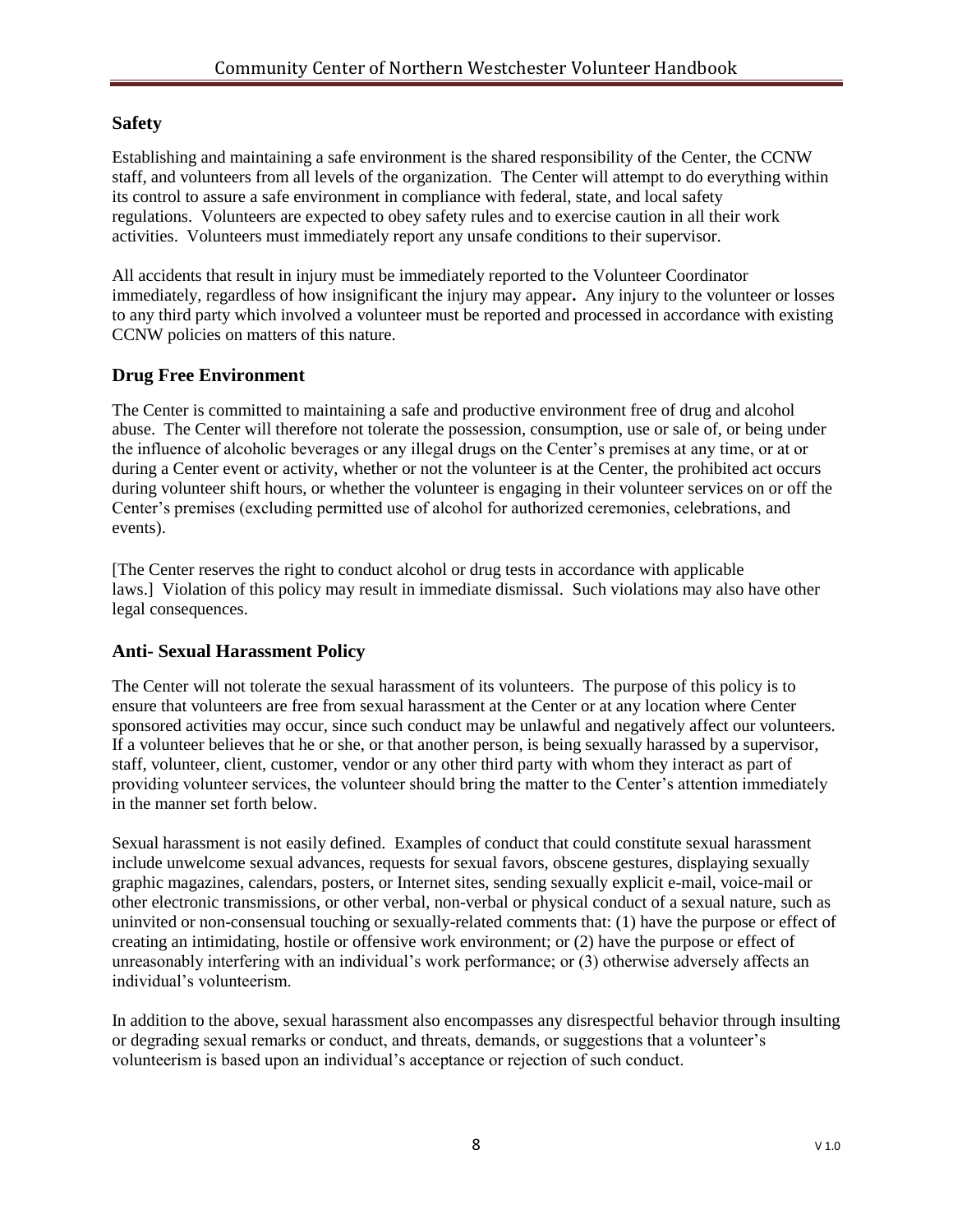All volunteers have a duty to report any instances of sexual harassment, whether the harassment is directed toward him or herself, another volunteer, or another person at the Center, and whether committed by a supervisor, fellow volunteer, non-volunteer, or client. If a volunteer feels that they have been subjected to harassment, or, if volunteer witnesses conduct that is believed to be sexual harassment, they should report the matter [in writing] immediately to [the Volunteer Coordinator]. If [the Volunteer Coordinator] is a party to the claims of sexual harassment, such claims should be submitted [in writing] to [Executive Director. Each report of sexual harassment will be fully investigated and corrective action will be taken where appropriate. Information resulting from complaints filed under this procedure will be kept confidential by the Center's management to the extent possible.

Any volunteer who engages in inappropriate conduct deemed to be sexual harassment, or who otherwise violates this policy, will be subject to dismissal.

#### **Anti-Harassment Policy**

CCNW does not tolerate harassment in the workplace or at any other location where Center sponsored activities occur, whether the harassment is based on a person's actual or perceived race, color, religion, creed, sex, sexual orientation, national origin, age, ancestry, ethnicity, disability, citizenship, marital status, familial status, military or veteran status, genetic information, predisposing genetic characteristic, status as a victim of domestic violence, stalking and sex offenses, or any other status protected by law. The purpose of this policy is to ensure that our volunteers are free from all forms of harassment in providing volunteer services to the Center, since such behavior has a negative impact on both the volunteer and the Center, and may be unlawful. If a volunteer believes that or she, or that another person, is being harassed by a supervisor, staff, customer, vendor, volunteer, client or other third parties with whom the volunteer interacts as a part of providing volunteer services, the volunteer should bring the matter to the Center's attention immediately in the manner set for the below.

Harassment is any conduct that: (1) has the purpose or effect of creating an intimidating, hostile, or offensive working environment; or (2) has the purpose or effect of unreasonably interfering with an individual's work performance; or (3) otherwise adversely affects an individual's employment and/or employment opportunities. Examples include vulgar or offensive conversation or jokes; unwelcome comments about an volunteer's physical characteristics, religious beliefs, ethnic background, medical condition, or disability; teasing, slurs, threats, derogatory comments, or other similar verbal, non-verbal or physical conduct directed toward a person, which is sufficiently severe or pervasive to create an unprofessional and hostile working environment.

All volunteers have a duty to report any instances of harassment, whether the harassment is directed toward him or herself, another volunteer, or another person at the Center, and whether committed by a supervisor, fellow volunteer, non-volunteer, or client. If a volunteer feels that they have been subjected to harassment, or if volunteer witnesses conduct that is believed to be harassment, they should report the matter [in writing] immediately to [the Volunteer Coordinator. If the Volunteer Coordinator is a party to the claims of harassment, such claims should be submitted [in writing] to the Executive Director. Each report of harassment will be fully investigated and corrective action will be taken where appropriate. Information resulting from complains filed under this procedure will be kept confidential by the Center's management to the extent possible.

Any volunteer who engages in inappropriate conduct, or who otherwise violated this policy, will be subject to dismissal.

[It is [unlawful and] against the Center's policies to retaliate against a volunteer for making a harassment complaint or for cooperating with an investigation of a harassment complaint. If a volunteer feels he or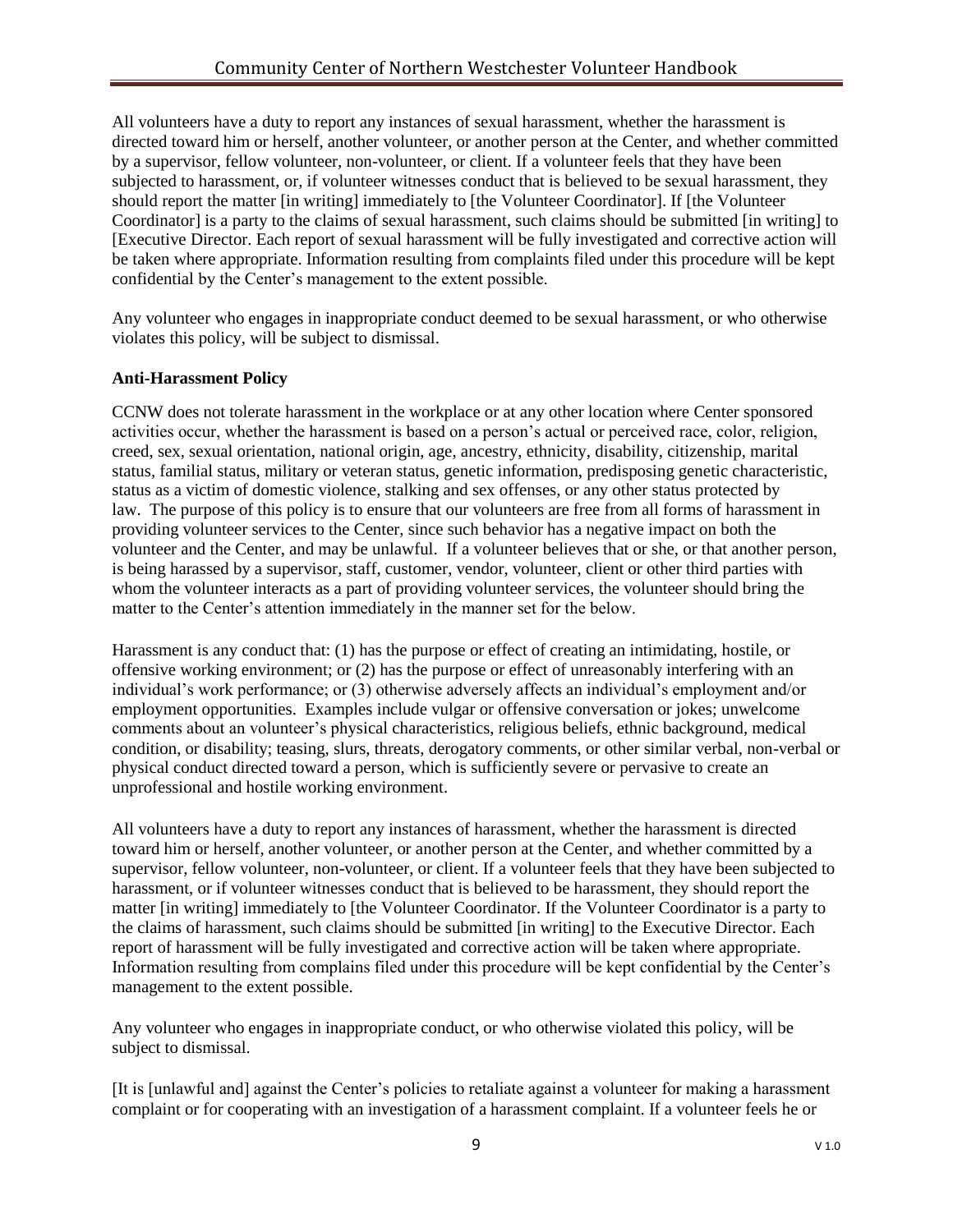she has been subjected to retaliation, they should report the matter immediately [in writing] to the Volunteer Coordinator or if the Volunteer Coordinator is a party to the claim, the matter should be reported [in writing] to the Executive Director. Every report of perceived retaliation will be investigated fully and corrective action will be taken where appropriate.

Information resulting from complaints filed under this procedure will be kept confidential by the Center's management to the extent possible.

#### **Internet Services Access and Electronic Mail (E-Mail) Usage Policy**

CCNW's Internet and e-mail systems exist solely for the purpose of conducting CCNW business, volunteers may not use Center computers for personal use.

All electronic data placed on CCNW's information system is the property of CCNW. Accordingly, volunteers should have no expectations of privacy regarding Internet or e-mail messages (or any other data files residing on CCNW-owned hardware), whether sent or received. This includes any files that may be designated as "private," or "confidential" on CCNW's application software.

The Center may access its e-mail systems and obtain the communications within the systems, including past e-mail messages, without notice to users of the system, in the ordinary course of business when the Center deems it appropriate to do so. The reasons for which the Center may obtain such access include, but are not limited to: maintaining the system, preventing or investigating allegations of system abuse or misuse, assuring compliance with software copyright laws, complying with legal and regulatory requests for information, and ensuring that the Center's operations continue appropriately.

Further, the Center may review Internet usage to ensure that such use with the Center's property, or communications sent via the Internet with the Center's property, are for business purposes only. The reasons for which the Center may review volunteers' use of the Internet with the Center's property include, but are not limited to: maintaining the system, preventing or investigating allegations of system abuse or misuse, assuring compliance with software copyright laws, complying with legal and regulatory requests for information, and ensuring that the Center's operations continue appropriately.

The Center may store electronic communications for a period of time after the communication is created. From time to time, copies of communications may be deleted.

The Center's policies prohibiting harassment, in their entirety, apply to the use of the Center's communication and computer systems. No one may use any communication or computer system in a manner that may be construed by others as harassing or offensive based on race, color, religion, creed, sex, sexual orientation, national origin, age, ancestry, ethnicity, disability, citizenship, marital status, familial status, military or veteran status, genetic information, predisposing genetic characteristic, status as a victim of domestic violence, stalking and sex offenses, or any other status protected by federal, state or local law.

Since the Center's communication and computer systems are intended for business use, these systems may not be used to solicit for religious or political causes, outside organizations or other personal matters unrelated to the Center's business. Further, since the Center's communication and computer systems are intended for business use, all volunteers, upon request, must inform management of any private access codes or passwords.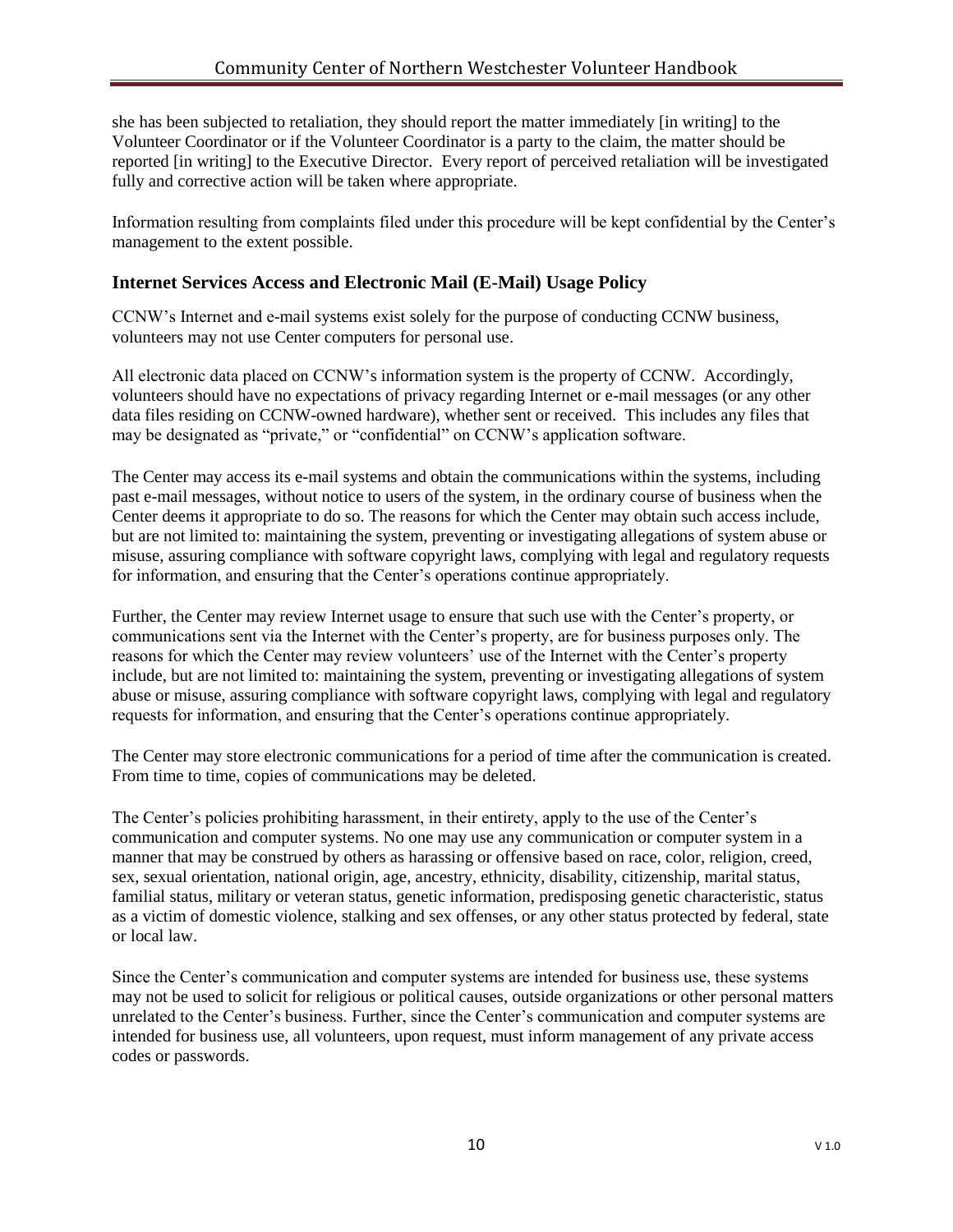Unauthorized duplication of copyrighted computer software violates the law and is strictly prohibited. No volunteer may access, or attempt to obtain access to, another volunteer's or staff member's computer systems without appropriate authorization.

Violators of this policy may be subject to disciplinary action, up to and including dismissal.

#### **Telephone and Cell Phone Usage Policy**

Telephones are for the Center's business. However, from time-to-time, volunteers may find it necessary to use a Center telephone for personal use. Such use is permitted provided personal calls are kept to a minimum in duration and frequency and do not interfere with business operations. Any violation of this policy may result in dismissal. Volunteers are asked not to use their personal cellphones whilst on duty, except for calls of importance.

#### **Media Relations**

Volunteers shall refer all persons working for the press and requesting information to the Volunteer Coordinator. Only the Executive Director and the President(s) of the Board of Directors may speak to the media on behalf of the Center. Others may be authorized as appropriate. Any volunteers who attend public programs as representatives of the Center must inform the Volunteer Coordinator of their appearance and receive clearance from same.

#### **Smoking**

Smoking is not permitted in any of the Center's facilities. Volunteers who wish to smoke may do so outside the building in designated areas. Volunteers are expected to follow all smoking laws. To avoid inconvenience to individuals seeking access to the Center's facilities, volunteers who leave the building to smoke should move or circulate a distance away from such entry areas. Violators will be subject to dismissal.

#### **Gifts**

It is against CCNW policy for volunteers to accept any personal gift or gratuity from any firm, contractor, consultant, individual or others that may relate to CCNW business or services provided. Items of value such as food, alcoholic beverages, tickets to events and similar items should not be accepted.

#### **Donations**

Donations, gifts, and gratuities given to the Center are absolutely not available for the personal use of volunteers, staff, or their friends and relatives.

#### **Performance Evaluations**

While the Center does not provide formal performance evaluations of volunteers, performance is always monitored and feedback given on a regular basis in order to improve performance when necessary and to praise efforts and heighten the level of job satisfaction as appropriate. Volunteers are encouraged to discuss their volunteer experience on an informal basis.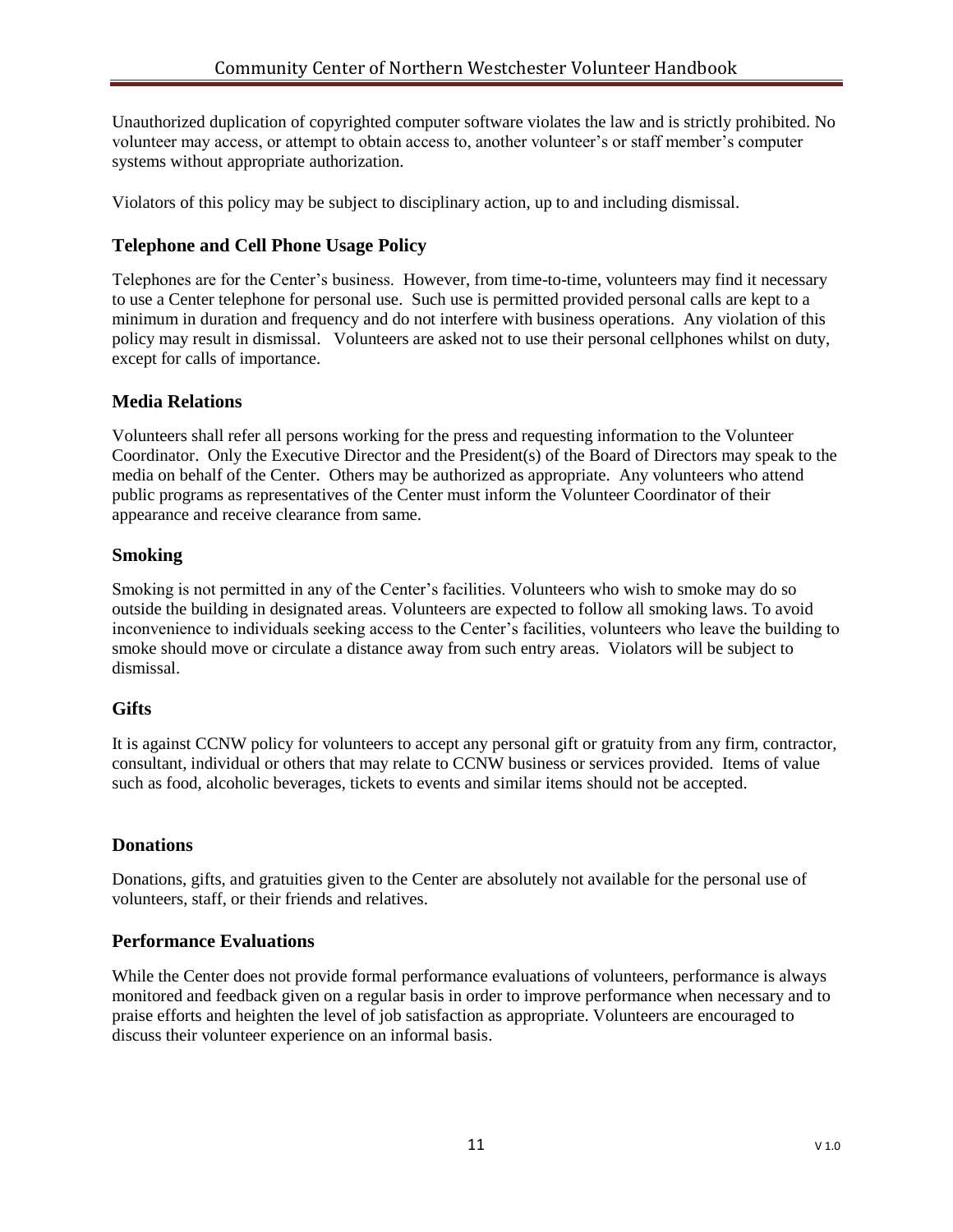#### **Volunteer References**

As mentioned earlier under the section "Time Reporting and Volunteer Time Sheet," a volunteer who would like their hours recorded for community service or any other purpose should advise the Volunteer Coordinator at the onset and the individual's hours can be tracked and documented in a letter. Volunteers seeking a reference to a third party must sign a written authorization with the specifics of the request.

#### **Conflict Resolution/Problem Solving**

If a problem should arise concerning any condition of the volunteer's assignment with CCNW, the volunteer should attempt to reconcile the matter with the Volunteer Coordinator, who will work to resolve the issue or reach a satisfactory solution.

#### **Dismissal**

Volunteers who do not adhere to the rules, policies and regulations of CCNW are subject to dismissal. A volunteer may be dismissed at any time. CCNW reserves the right to request that a volunteer leave immediately, if circumstances warrant such action.

# **A FEW CLOSING WORDS**

This Handbook is intended to give you a brief overview of the Center and its policies. From time to time, we may modify the terms and procedures in it. If you have any questions at any time, ask the Volunteer Coordinator. We welcome you with the sincere hope that our association will be a successful and rewarding one.